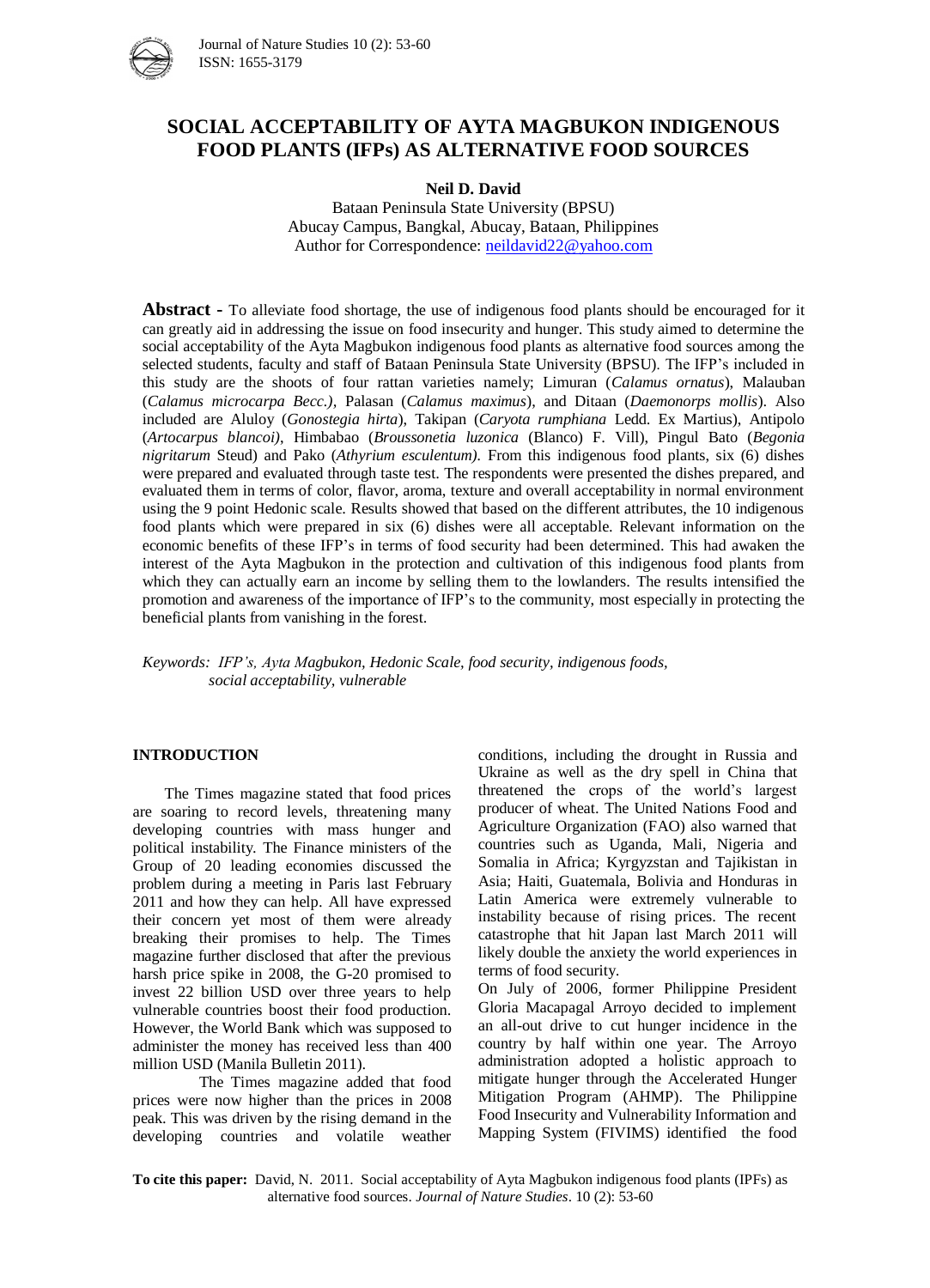insecure and vulnerable provinces to locate the hungry and poor families. The FIVIMS analysis showed that 49 out of 77 provinces (63.6%) in the country were vulnerable to food security in varying degrees. Only 10 provinces (13%) were classified as less vulnerable and 18 provinces (23.4%) and not vulnerable. The National Nutrition Council (NNC), in its role as oversight agency of the AHMP, recommended to the former President Arroyo to target the 49 provinces ranked as highly vulnerable by FIVIMS for the AHMP.

The AHMP had introduced the Food for School Program (FSP), a food subsidy program that provides a daily ration of one kilogram of rice to hungry families through children in Grade 1, preschool and day care centers. The Gulayan ng Masa Program, also a component of AHMP promotes integrated backyard gardening in rural communities through training and provision of seeds and planting materials. Poultry, small ruminants, livestock and fingerlings were distributed in 38 0f the 49 FIVIMS/AHMP provinces. The Tindahan Natin project provided low-priced yet good quality rice and noodles to low income families through accredited stores.

Indeed, the programs implemented by AHMP have helped the Philippine government in its goal to reduce hunger and address the needs of the poor and hungry. However, the importance of indigenous food plants in subsistence agriculture as alternative food sources has been overlooked by the government, not mindful of its potential to contribute to food sufficiency and economic improvement of upland communities.

Radimer (2002) as cited by Belino et.al. (2009) stated that with the increasing population there is the need to address the issue on food insecurity and hunger, specifically in children. In order to feed the world's anticipated population of 9.3 billion people by 2050, , Belino et. al. (2009) articulated the production and justifiable distribution of more food than has been produced should be accomplished in an environmentally sustainable manner.

One of the alternatives recommended by researchers from different academes in the Philippines and abroad, specifically in Africa, as a solution to the problem of food security is the cultivation of indigenous food plants to supplement and fill the variety of food gaps or even replace some staple foods. These resources, often ignored by many people, could be important sources of nutrients. With this premise, the study was conducted to determine the social acceptability of ten (10) indigenous food plants of the Ayta Magbukon, prepared in six (6) dishes as alternative food sources. The dishes

subjected to acceptability test were the same dishes demonstrated and taught by the cultural masters to the students of the Ayta Magbukon School of Living Traditions (SLT), a research work conducted by the same researcher with funding from the National Commission for Culture and the Arts (NCCA).

# **METHODOLOGY**

The study was conducted at the Bataan Peninsula State University Abucay Campus (BPSU-Abucay) where the Agriculture courses of the University are offered. It is located in Bangkal Abucay, Bataan, Philippines, approximately 300 meters above sea level and a home to a large concentration of Ayta Magbukon Tribe.

From the ten (10) IFPs of the Ayta Magbukon included in this study, six (6) dishes were prepared and subjected to taste test. One dish was prepared from four rattan varieties namely; Limuran (*Calamus ornatus*), Malauban (*Calamus microcarpa Becc.),* Palasan (*Calamus maximus*), and Ditaan (*Daemonorps mollis*). One dish each from Aluloy (*Gonostegia hirta*), Takipan (*Caryota rumphiana* Ledd. Ex Martius), Antipolo (*Artocarpus blancoi)*, and Himbabao (*Broussonetia luzonica* (Blanco) F. Vill) and one dish for Pingul Bato (*Begonia nigritarum* Steud) and Pako (*Athyrium esculentum)* were also prepared*.*Table 1 shows the parts of the IFPs used in the study.

Respondents for the taste tests were carefully chosen based on their eagerness to take part in the study. They were the BPSU Abucay college students, faculty and staff. The respondents were asked to taste each dish and requested to answer the questionnaire on the awareness and acceptability of the Ayta Magbukon indigenous food plants.

The attitudes of the respondents towards the attributes or qualities of the prepared dishes were determined using the 9 point hedonic scale, the most common scale used for assessing food preferences. It is a balanced scale around a neutral point with category labels to be fairly evenly spaced psychologically. All six dishes were presented simultaneously, and the respondents were allowed to retaste the dishes and to alter their assessments until they were satisfied.

The respondents' preference of the dishes were evaluated in a normal environment. The attributes of color, flavor, aroma, texture and overall acceptability were evaluated. The dishes presented were ranked according to the following responses: like extremely; like very much; like moderately; like slightly; neither like nor dislike;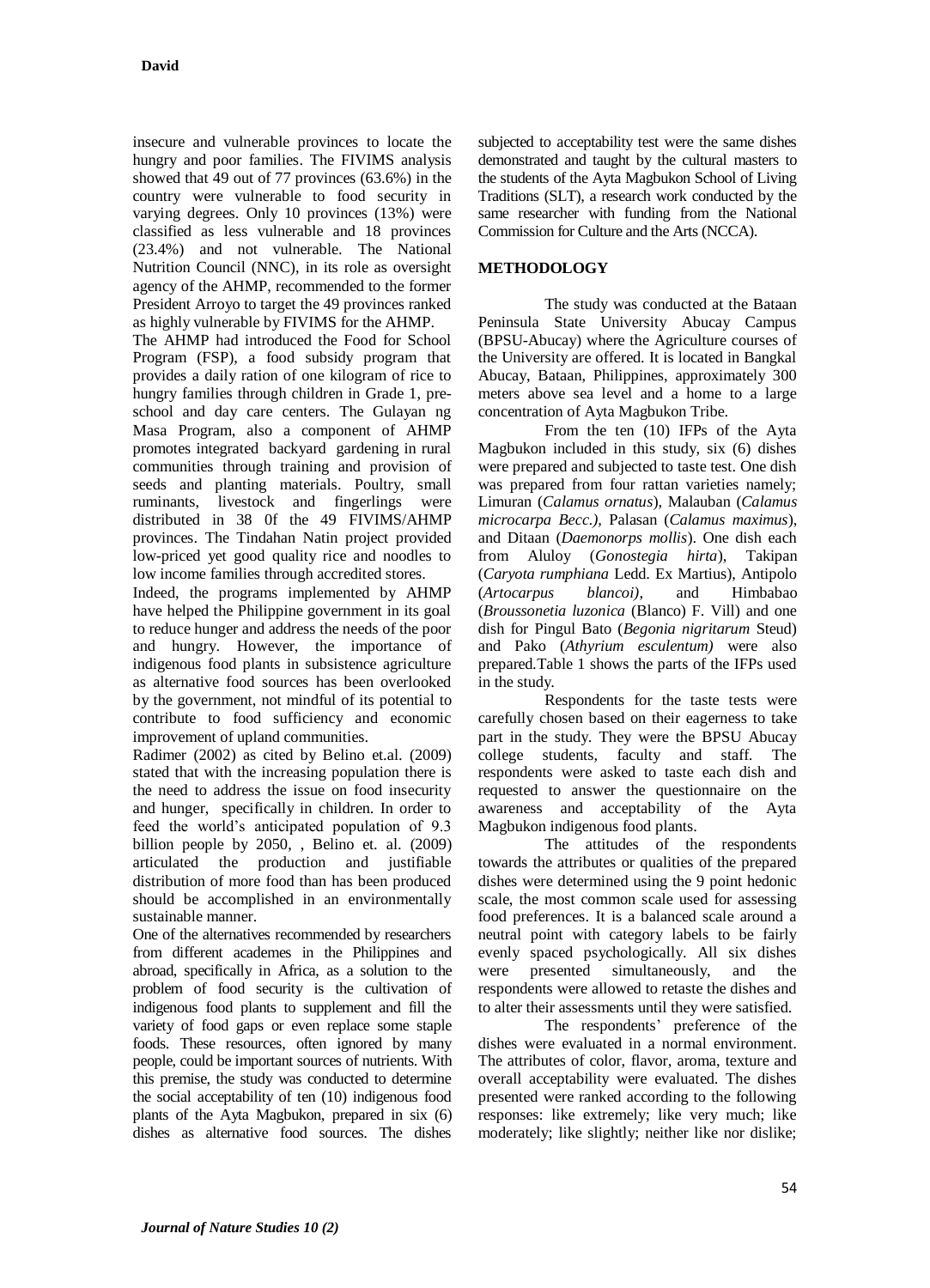**. Social Acceptability of Ayta Magbukon Indigenous Food Plants (IPFs) as Alternative Food Sources.**

|                                                  | Table 1. Disnes from the TV Ayla Magbukon II TS                                                                                                                       |                                                       |
|--------------------------------------------------|-----------------------------------------------------------------------------------------------------------------------------------------------------------------------|-------------------------------------------------------|
| Dish                                             | IFP's                                                                                                                                                                 | Parts of the IFP's                                    |
| Nilurok                                          | Malauban<br>(Calamus ornatus).<br>Limuran<br>Palasan<br>(Calamus<br>microcarpa<br>$Becc.$ ),<br>Ditaan<br><i>maximus</i> ),<br>(Calamus<br>and<br>(Daemonorps mollis) | shoots                                                |
| Inlaga in Aluloy                                 | Aluloy ( <i>Gonostegia hirta</i> )                                                                                                                                    | fruits                                                |
| Tinuktuk                                         | (Caryota rumphiana Ledd. Ex<br>Takipan<br>Martius)                                                                                                                    | shoots                                                |
| Inluto in Gata                                   | Antipolo (Artocarpus blancoi)                                                                                                                                         | young fruits                                          |
| <b>Bulanglang</b><br>na<br>Babayan               | Himbabao ( <i>Broussonetia luzonica</i> (Blanco)<br>F. Vill                                                                                                           | Leaves/flower                                         |
| Imbuu<br>ang<br>Gagang sa Pako at<br>Pingul Bato | Pingul Bato (Begonia nigritarum Steud) and<br>Pako (Athyrium esculentum)                                                                                              | Leaves for Pingul Bato<br>Shoots/fiddle head for Pako |

Table 1. Dishes from the 10 Ayta Magbukon IFPs

dislike slightly; dislike moderately; dislike very much; and dislike extremely. Data were analyzed using descriptive statistics.

## **RESULTS AND DISCUSSION**

This study gives indications that IFPs should be considered as a serious issue when it comes to developing strategies to fight food insecurity and develop integrated development programs for chronic food insecure areas in the Philippines as well as in other parts of the world.

Thirty (30) respondents were carefully chosen for this study. Of these, seventeen (17) were males and the other thirteen (13), were females. The respondent's age ranged from 18-41 year old for males, and 18-52 years for females.

 Results revealed that all respondents were aware of the Ayta Magbukon IFPs. All of them would eat the foods, if offered to them. Furthermore, almost all respondents have displayed awareness of the nourishment and medicinal value of the IFP's used in this study. As seen in Fig. 1, even without using basic statistical

|                                                                           | <b>YES</b> | <b>NO</b>               |  |  |  |
|---------------------------------------------------------------------------|------------|-------------------------|--|--|--|
| * Aware of Ayta Magbukon<br>IFP's                                         | 30         | $\mathbf{0}$            |  |  |  |
| Mould eat Ayta Magbukon<br><b>IFP's if offred</b>                         | 30         | $\mathbf{0}$            |  |  |  |
| ■ Consider Ayta Magbukon<br>IFP's as having nutritional<br>value          | 28         | $\overline{\mathbf{z}}$ |  |  |  |
| <sup>*</sup> Consider Ayta Magbukon<br>IFP's as having medicinal<br>value | 27         | 3                       |  |  |  |

Fig 1. Awareness on The Ayta Magbukon IFPs among Selected Students, Faculty and Staff of BPSU Abucay Campus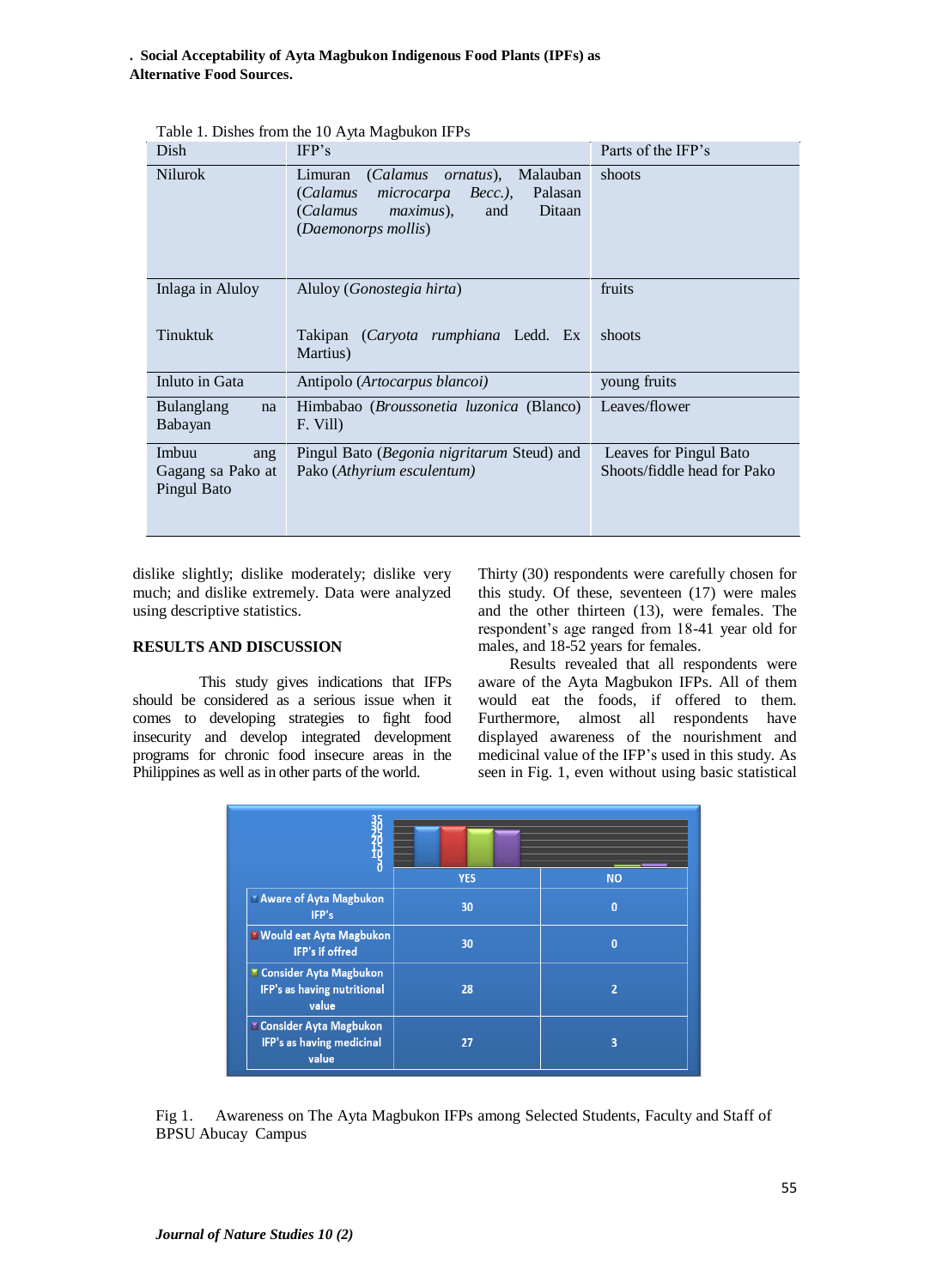### **David**

tools, it could be said that the Ayta Magbukon IFP's have been easily accepted as alternative food sources.

The overall acceptability of the Ayta Magbukon IFP's as shown in Table 2 and well represented in Fig. 2 is a manifestation that IFPs can be potential food sources. All respondents answered positively, with answers varying from "like slightly" to "like extremely". Nilurok and Inlaga in Aluloy received the most LE responses while Tinuktuk and Bulanglang na Babayan received the most LS responses. Imbuu ang Gagang sa Pako at Pingul Bato and Inluto in Gata received the most LVM responses followed closely by Inlaga in Aluloy. Bulanglang na Babayan received the most LM responses followed by Inluto in Gata.

Table 2. Overall Acceptability of Ayta Magbukon IFP's Among The BPSU Abucay Campus Respondents. Values Are Stated in Percent (%).

| IFP's dishes            | $\mathbf n$ | <b>DE</b> | <b>DVM</b>   | DM           | DS           | <b>NLD</b>   | LS    | LM    | <b>LVM</b> | LE    |
|-------------------------|-------------|-----------|--------------|--------------|--------------|--------------|-------|-------|------------|-------|
| <b>NILUROK</b>          | 30          | $\bf{0}$  | $\mathbf{0}$ | $\mathbf{0}$ | $\mathbf{0}$ | $\mathbf{0}$ | 6.67  | 20.00 | 30.00      | 43.33 |
| <b>INLAGA IN ALULOY</b> | 30          | $\bf{0}$  | $\bf{0}$     | $\mathbf{0}$ | $\mathbf{0}$ | $\mathbf{0}$ | 10.00 | 13.33 | 40.00      | 36.67 |
| <b>TINUKTUK</b>         | 30          | $\bf{0}$  | $\bf{0}$     | $\mathbf{0}$ | $\mathbf{0}$ | $\bf{0}$     | 30.00 | 16.67 | 33.33      | 20.00 |
| <b>INLUTO IN GATA</b>   | 30          | $\bf{0}$  | $\bf{0}$     | $\mathbf{0}$ | $\mathbf{0}$ | $\bf{0}$     | 13.33 | 26.67 | 43.33      | 16.67 |
| <b>BULANGLANG NA</b>    | 30          | $\bf{0}$  | $\mathbf{0}$ | $\bf{0}$     | $\mathbf{0}$ | $\mathbf{0}$ | 16.67 | 40.00 | 36.67      | 6.67  |
| <b>BABAYAN</b>          |             |           |              |              |              |              |       |       |            |       |
| <b>IMBUU ANG</b>        | 30          | $\bf{0}$  | $\bf{0}$     | $\bf{0}$     | $\mathbf{0}$ | $\mathbf{0}$ | 3.33  | 20.00 | 46.67      | 30.00 |
| GAGANG SA PAKO          |             |           |              |              |              |              |       |       |            |       |
| AT PINGUL BATO          |             |           |              |              |              |              |       |       |            |       |

Legend: n- number of respondents; DE- dislike extremely; DVM- dislike very much; DM- dislike moderately; DS- dislike slightly; NLD; neither like nor dislike; LS- like slightly; LS- like slightly; LMlike moderately; LS- like slightly; LM- like moderately; LVM; like very much; LE-like extremely



Fig 2. Chart representation of Ayta Magbukon IFPs overall acceptability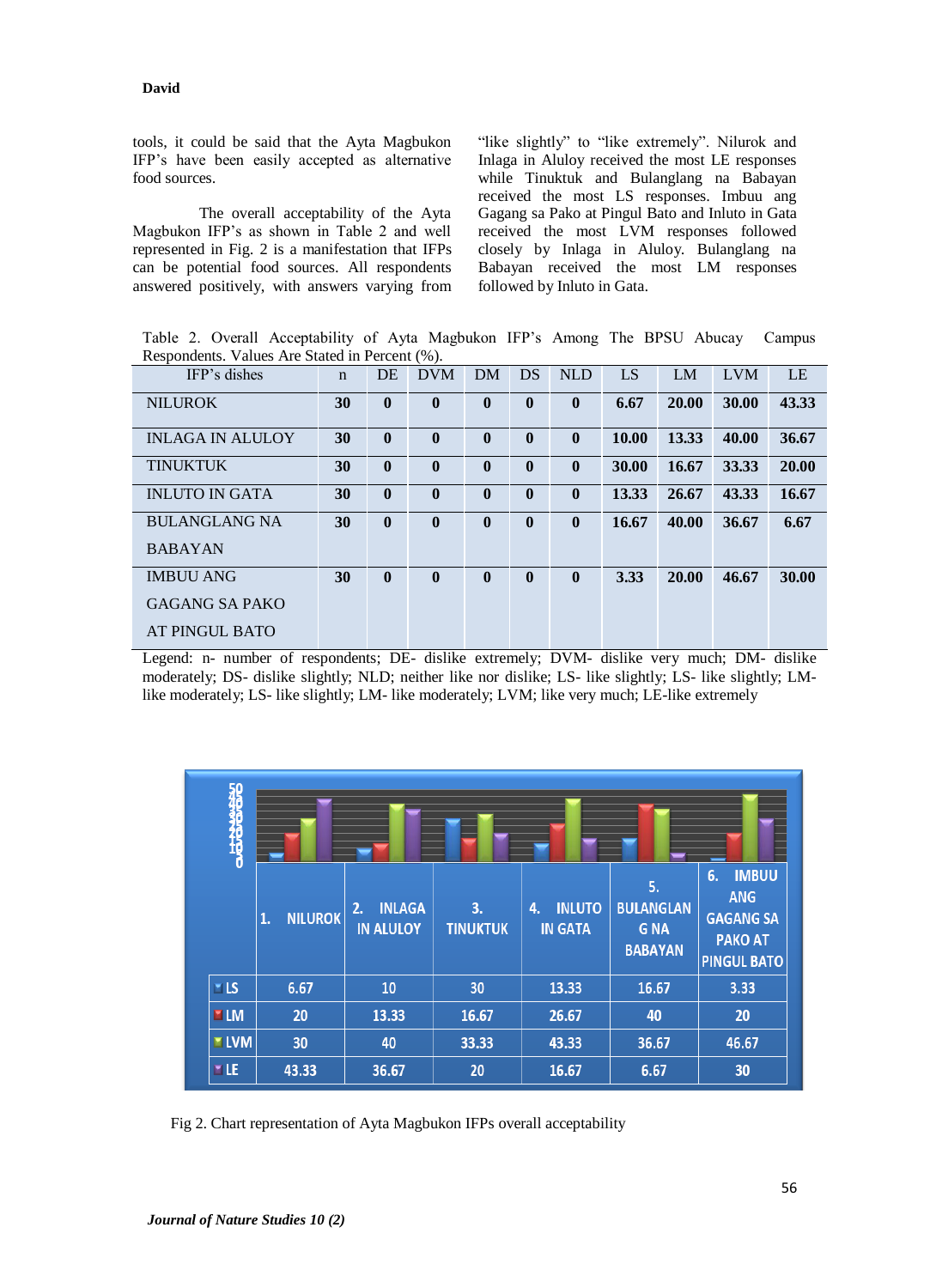### **. Social Acceptability of Ayta Magbukon Indigenous Food Plants (IPFs) as Alternative Food Sources.**

The figures which follow represent the respondents' attitude towards the attributes or qualities of the IFP's. Generally, all respondents had a favorable acceptability to the color (Fig. 3), flavor (Fig. 4), and texture (Fig. 6) of dishes presented in the study, ranking the dishes as "liked slightly" to "liked extremely".

For aroma, similar positive responses were obtained (Fig 5). Ninety six percent of the respondents indicated favorable acceptability for this attribute and only 4% responded neither like nor dislike (NLD).

the community, through habit and tradition, as appropriate and desirable sources and the people are accustomed to preparing and eating the dishes made from these sources (FAO, 1998). Local or indigenous communities are the as custodians and stewards of these IFPs forthey have a close relationship with these resources, depend on these to ensure food availability when they do not have enough money to buy food from outside sources. This is the case of the Ayta Magbukon, an indigenous people of Bataan, who for many years have recognized the importance of these food plants in their way of life.



Fig 3. Respondents' Acceptability of Ayta Magbukon IFPs according to Color.



Fig 4. Respondents' Acceptability of Ayta Magbukon IFPs according to Flavor

Indigenous foods are food accepted in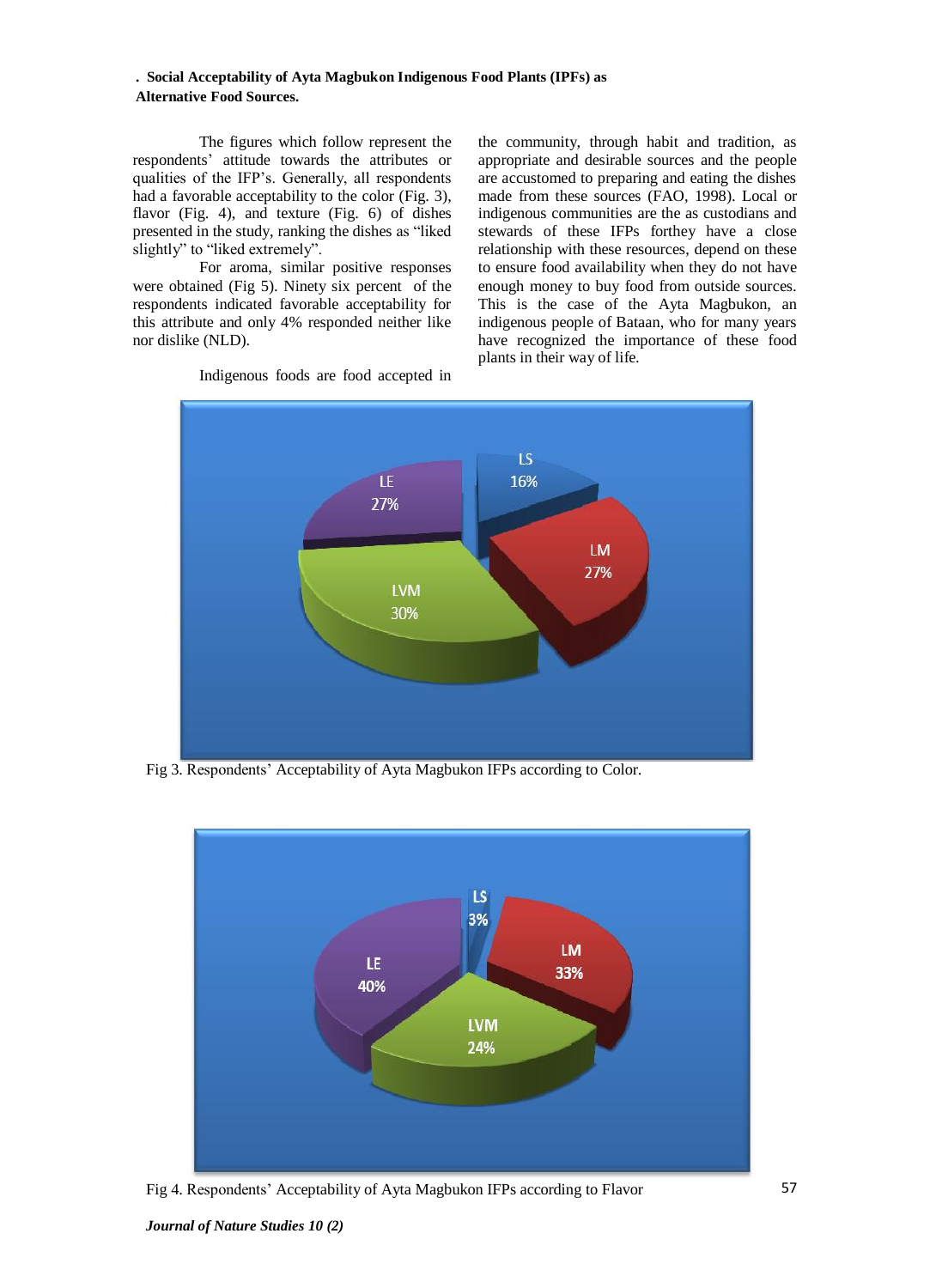#### **David**



Fig 5. Respondents' Acceptability of Ayta Magbukon IFPs according to Aroma.



Fig 6. Respondents' Acceptability of Ayta Magbukon IFPs according to Texture

Beyond the nutritional value of the Ayta Magbukon IFPs used in the study which were believed by the respondents, the awareness of the medicinal properties of these IFPs were acknowledged. In the Philippines, there are many studies and researches by the academe and other agencies on the medicinal value of indigenous people food plants specially the ones used by the Aytas. The researcher of this study is documenting the medicinal plants of the Ayta Magbukon, and so far, had documented 38 plant species used by the Ayta Magbukon in certain illnesses such as diarrhea, nausea, cough and malaria. According to the elders, they have been using these plant sources from time immemorial and are effective. However, it need be studied and confirmed through laboratory analysis.

All respondents were cognizant of the existence of the Ayta Magbukon IFPs. However, they have access to commercially produced foods, hence, the IFPs are being ignored.The results of this study is promising since all respondents expressed their fondness in tasting and eating the IFPs, in general displayed acceptability of the attributes of the IFP's in terms of color, taste, aroma and texture. The results may not be the same in a bigger number of respondents but AFIC (2003), as quoted by Belino et. al. (2009), said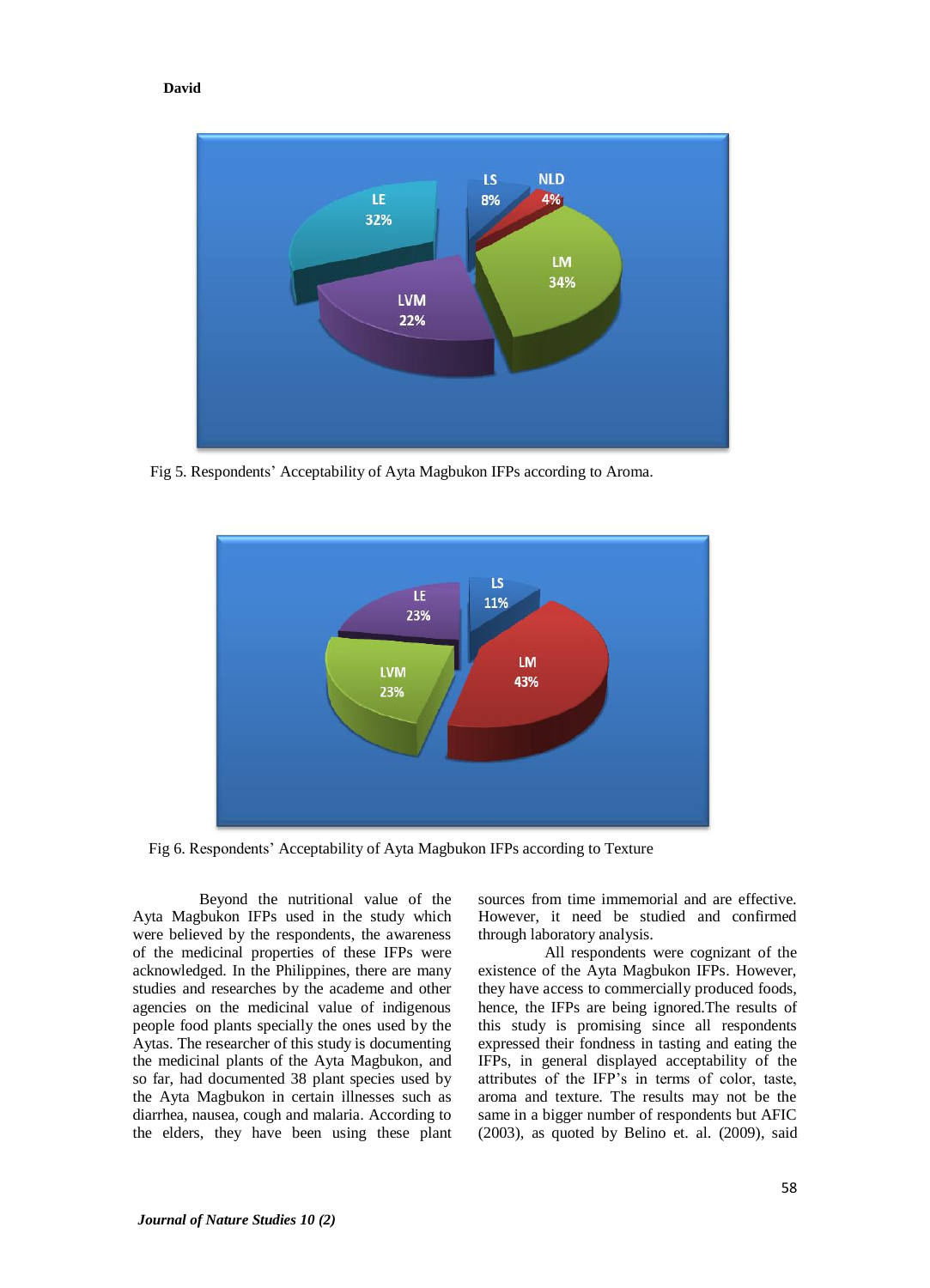### **. Social Acceptability of Ayta Magbukon Indigenous Food Plants (IPFs) as Alternative Food Sources.**

that according to research, consumer acceptance develops quite rapidly when the benefits of intake to daily diet and health become obvious.

The future demand for food will be driven by population growth and rising incomes; increasing the demand for meat, vegetables, fruits, and other staples. In order to feed the country with a population of more than 90 million, the use of both traditional and nontraditional indigenous food sources should be encouraged, since it can be of enormous assistance in addressing the issues on food insecurity and hunger.

It is inspiring to know that locally, the Talaandig Tribe of Bukidnon has taken the step in addressing this food problem by establishing a food security program (Belino et. al 2009). In Ilocos Norte, the Don Mariano Marcos State University has taken the initiative to document, conserve and promote the Ilocos Norte IFPs (Fernandez, 2011). In Bataan, the Bataan Peninsula State University has surveyed and documented the Ayta Magbukon IFPs for conservation, promotion and protection (De Guzman and Alegado, 2010). The Benguet State University is also conducting research o the classification, conservation and promotion of the ethnic groups in the Cordillera Mountain range (Solimen and Gayao BSU ret., 2011).

The government should be supportive to these endeavors and should encourage more researchers that aim to establish the health benefits of IFP's. Tecson-Mendoza (2007), as cited by Belino et. al (2009) specifically emphasized the need for studies on the functional attributes of traditional foods and of newly developed ones, to establish their health benefits and determine the recommended amount and frequency of intake needed to obtain the benefits. John Marks of USAID (1999) highlighted that the level toxicity of some IFP's worldwide has yet to be determined in a bio-chemical analysis process and their sustainability and palatability for human consumption need to be ascertained. Therefore, it seems imperative to carry out applied researches on the nutritional values of these IFP's and their potential impact on human health as a result of prolonged consumption.

## **CONCLUSION AND RECOMMENDATIONS**

The perception on the nutritional, medicinal and economic values as well as the acceptability of the 10 Ayta Magbukon IFPs among the BPSU Abucay campus students, faculty and staff prepared in six dishes were determined in this study. The results imply that people are conscious that these IFP's not only affect nourishment but also the health of the body. In the brink of food crisis brought about by various factors that recently hit different countries such as calamities and soaring food prizes, the utilization of these food sources as sustenance should be encouraged by the government. These IFPs have the potentials to contribute to food sufficiency, community health and economic improvement of upland communities such as the Ayta Magbukon.

The local government units (LGUs) should promulgate policies and ordinances pertaining to IFP's, such as conservation and protection of the habitats of endemic and rare plants species. The improvement of cultural management for increased productivity should also be considered. Wider information and educational campaign should be elevated to the potential and value of these resources and the need for protection and management to avoid exploitation. Lastly, the importance of these IFP species in the protection of the environment should also be raised.

There is a need, however, to address the absence of available research on the nutritional value and health benefits of these IFP's. The Academe and R&D institutions should undertake practical research on nutritive components of these IFP's as well as development of new recipes and processed products. Findings of the research should be disseminated through publications and extensions workers.

## **REFERENCES**

- Belino, P. B., H. Custodio, A. B. Magbanua, Jr., L. R. Morales, M. G. V. Paraso, J. F. Rebugio, C. M. Rebancos. (2009). Social Acceptability of Indigenous Non Traditional Foods as Alternative Food Sources. Journal of Nature Studies Vol. 8 (1), pp. 97-101.
- De Guzman, R. Jr., A. M. Alegado. 2010. Survey of Aeta Magbukon Indigenous Foods in the Wilderness of Bataan. BPSU. Paper presented in CLARDEC, CLIERDEC, ISAAS, FAP, REDTI.
- FAO. 1998. Agriculture, Food and Nutrition for Africa. Food and Agriculture Organization of the United Nations, Vialle dell eterne di Caracalla, 00100 Rome, Italy.
- Fernandez, Rudy A. 2011. Saving Ilocandia's Vanishing Food Plants. Agriculture Magazine. ATI Ilocos Region.